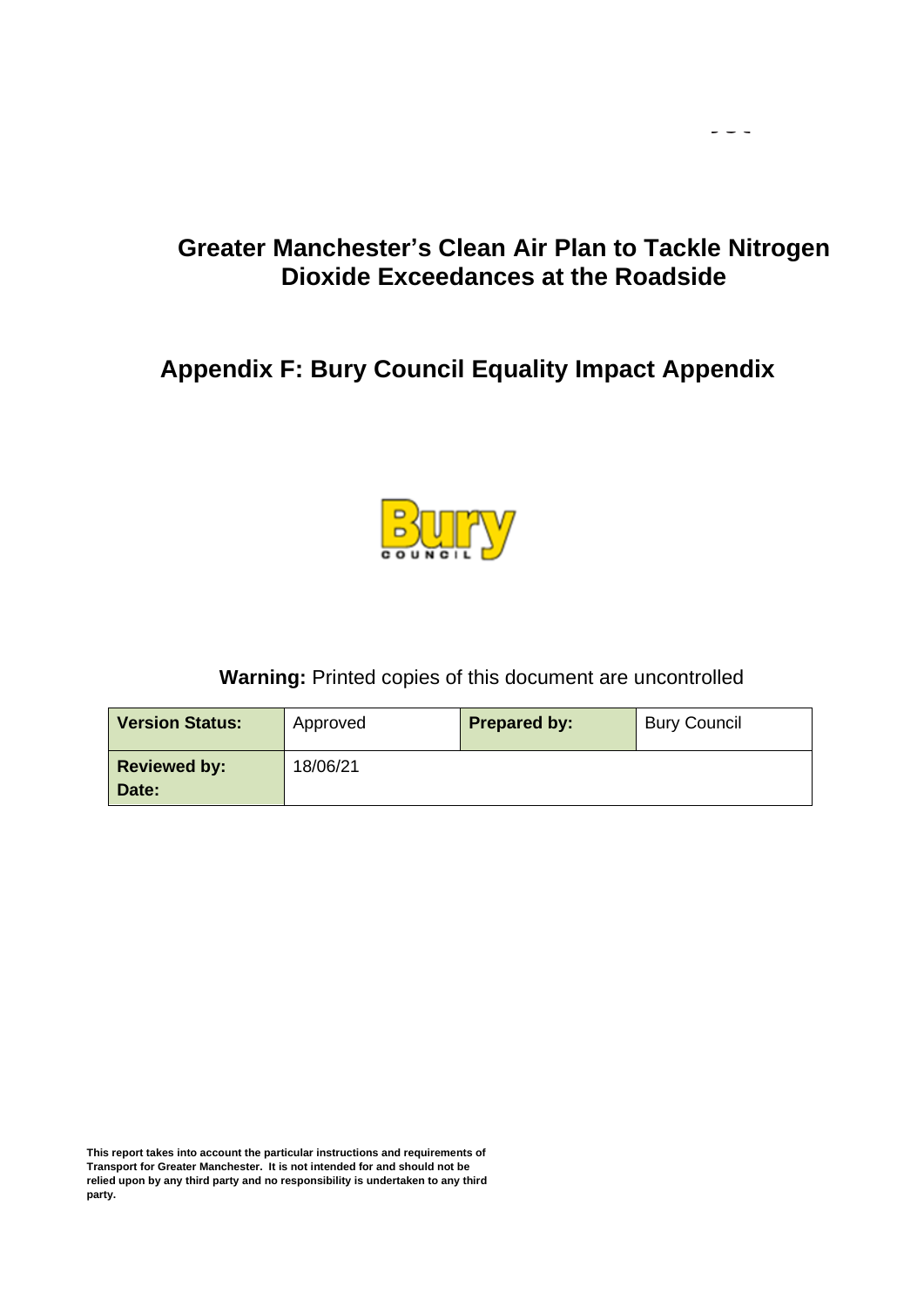# **Contents**

**|** 

|   |     |                                             | Page                         |
|---|-----|---------------------------------------------|------------------------------|
| 1 |     | Local Authority EqIA Appendix               |                              |
|   | 1.1 | <b>Introduction</b>                         | Error! Bookmark not defined. |
| 2 |     | <b>Bury Council EqIA</b>                    |                              |
|   | 2.1 | <b>Baseline data review</b>                 | 2                            |
|   | 2.2 | <b>Equality impacts review</b>              | 4                            |
|   | 2.3 | 'Hot-spots' in Bury.                        | 12                           |
|   | 2.4 | <b>Actions to be taken by Bury Council.</b> | 12                           |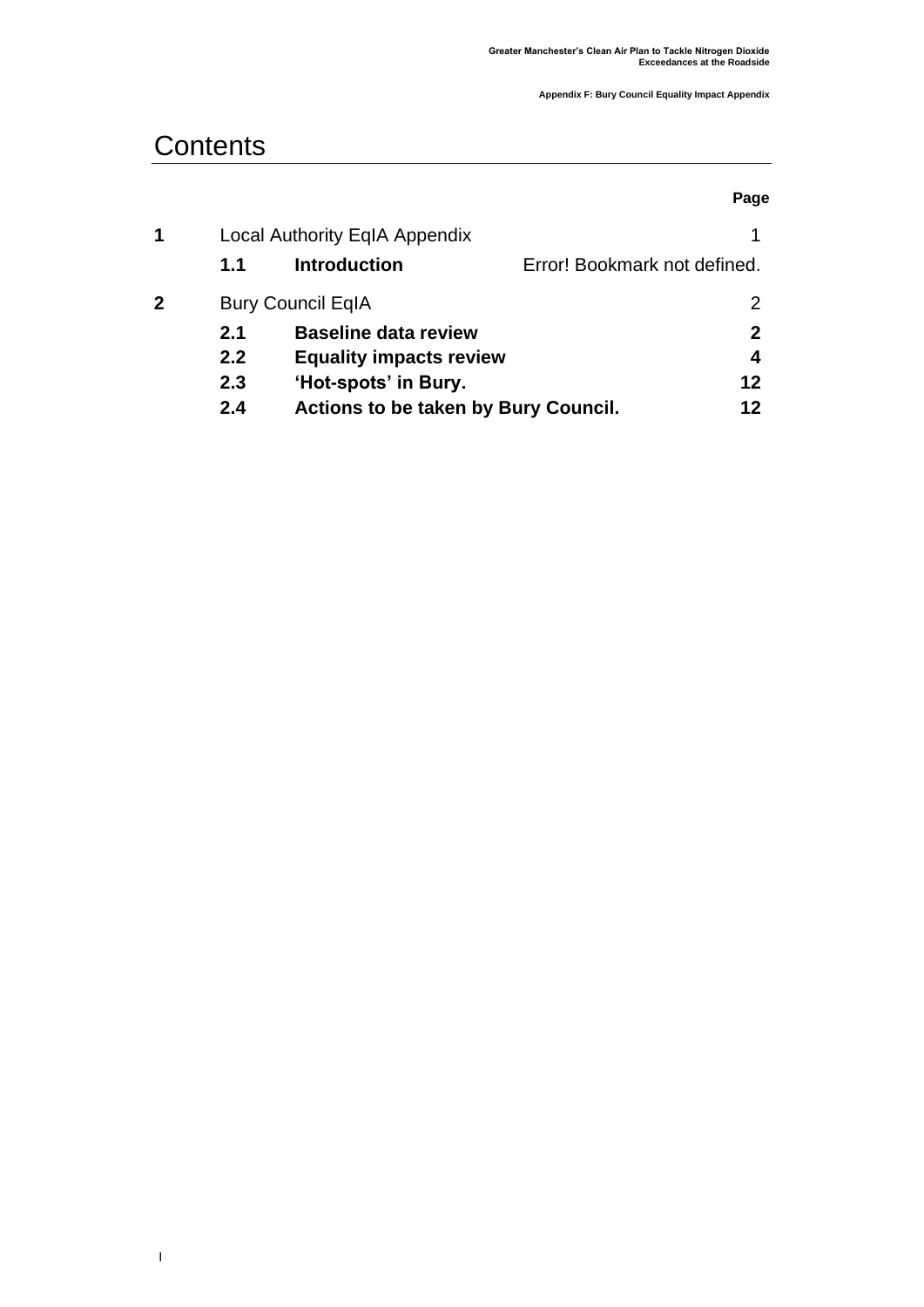# <span id="page-2-0"></span>**1 Local Authority EqIA Appendix**

# **1.1 Introduction**

An Equality Impact Assessment (EqIA) has been developed at a Greater Manchester (GM) scale for the GM Clean Air Plan (GM CAP) in line with the public sector equality duty in section 149 of the Equality Act 2010.

The GM wide assessment builds on EqIAs that were published at the Outline Business Case stage in 2019 and the EqIA developed to support the consultation in late 2020. It considers the impacts on protected characteristics related to the implementation of CAZ C charging zone in GM and how implementation of the proposed package of mitigation measures addresses any identified equality impacts. This EqIA is an update following changes to the GM CAP policy made in consideration of feedback received during the consultation.

The EqIA is supported by an Equality Impact Evidence Report, appended to the EqIA<sup>1</sup>.

# **1.2 Local Authority Assessment**

This appendix to the GM EqIA includes an assessment of equality carried out by Bury Council. The reasons for individual LA assessments include:

- To fulfil legal requirements placed on LAs to meet their duty under the Equality Act:
- To ensure that each of the LAs has considered and understood the full GM EqIA report and the context for the LA itself;
- To identify any LA baseline profile nuances or differences to that presented in the GM EqIA (Appendix A in the Equality Impact Evidence Report).
- To review the assessment outcomes of the GM EqIA and identify whether impacts would be more or less significant within the LA areas;
- To highlight any geographical 'hot spots' with LA areas;
- To identify any actions LAs could take to mitigate and monitor equality impacts identified (specific to the LA area rather than applicable across GM as a whole).

**| |** 

HTTPS://TFGMSERVERTEAMOUTLOOK-MY.SHAREPONT.COM/PERSONAL/HAYLEY\_BROWN\_TFGM\_COM/DOCUMENTS/DOCUMENTS/PROJECTS/DOCUMENTS FOR SHAREPOINT/REPORT GO<br>LIVE/WATERMARK CHANGED DOCS FOR EH/APPENDIX 2 - GM CAP EQIA FOLLOWING CONSULTATI

**<sup>1</sup>** [https://cleanairgm.com/technical-documents/](https://secure-web.cisco.com/11eiBCgElauzNx9ZLncgJx3iOubmp4VtcvvkdlhxY65RKvTbIb59-L2ncr8SElltrd2x-6LbEl4KMsTTxIe3wkMOtRdF_mwDnnUw_pzGQZOwSRIhPJyQIZ8Yp6BpEAcNSn8Ts-zUMkCwwKuuZ6JqlhO90pJazjetwe6gKhLVIM_BswP0PQmXUeuqGyGpWdmieI8qM86OywsW2Ih1TXBkADjvPWBAW0J67oLJLyOi-5a-P-uw5qxFWy4jV1Rgj27aX74mWEA8RmcCJF_QiJniWV9Y7vnNRmfIdielNKILyTnV3ChPut5AXlpom2ThMoaDynN4YcMw9M5bXrEI6WdmDFg/https%3A%2F%2Furl4.mailanyone.net%2Fv1%2F%3Fm%3D1lqaQa-0007kg-3t%26i%3D57e1b682%26c%3Dwx7pouswT3bJs4LPeETsz86q7Q_0OC56XXhe7DlJDibGRSGR8fdmSomeuSdI7C2Fa0eQbaAqoLXhP95flvC3e_rUhnBjBiD8llf9LaF4ZtCjfFRgnR8YVM3huSJaCGnICk94fttlvHc5puWw5cDJWXKncROEJUpzHqnxCBOtlS83l3-sjgML-pIcbUhAQZELxzuJu6c3812_3lnwQAbyYwgocO5Fara8d5TyMQqiWW6tNZcZXXghiSlVoISAGQRmsZ-TU8nVqIdM3Z7LyV0OBSLL4yenFqLa1SDyZM36c6L9Rv_9RwvC_zO8-ja9EEmp3RuaxQ4iKqu8pID_qRBxLRB9hKR0Yp8TjK3AxZQfI6W6JX6ff_FKZIssUgNuX4h8fgWjXtS31MSzgcKKD5htCOS8RNiJG7hqFaezCADs1zqfd5YI5KwtXyQV8Xcw9c04dqUU3rtH6b_zGkplrYZzi_tw5Uh0gVH_yDQ0aze-YmaYOmPe-7DcIOn3tcJzyPAzyNqQZKCfP-i1oh349NtnaY_1gjK4qs0hRBa9R9D0kEGpaGRFokA16JTCjrnHuvRgs7DcM7Fi3nDdrs6xiFxYb34O5EIVstmWMeA67C4pmsqoQ4hX3-rUnQd3vI35GAzQJzJxEsp-QxLb4UU4coOA_r80VNAaur_GF4G4X8lvmN0gEZ3Wu5QzUhFNsj4TCOgSucH17LnJrJVLTZfksCAbTQ)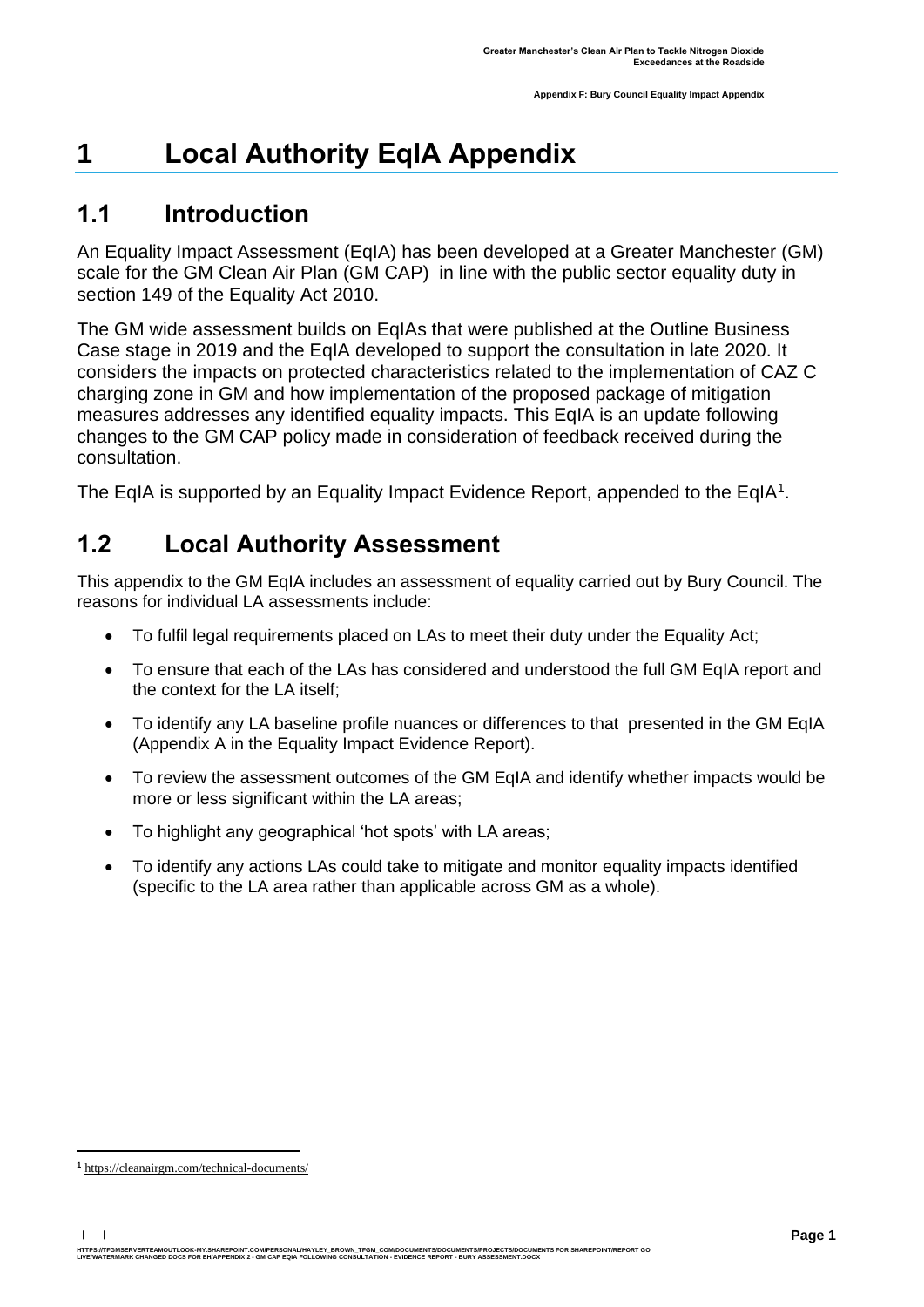# <span id="page-3-0"></span>**2 Bury Council EqIA**

## <span id="page-3-1"></span>**2.1 Baseline data review**

### **2.1.1 Introduction**

For this section we have considered relevant available ONS population data alongside our own Neighbourhood Profile documents for each of our neighbourhoods, namely Bury West, Bury East, Bury North, Whitefield and Prestwich. This has allowed us to identify how we compare to Greater Manchester profiles and also any specific issues that relate to the impact of the Greater Manchester Clean Air Plan on individual neighbourhoods.

### **Baseline data**

**| |** 

| <b>In-Scope</b><br><b>Protected</b><br><b>Characteristic</b> | <b>Overview for Bury; including updated</b><br>data and / or significant variation<br>compared to the GM picture.                                                                                                                                                                         | 'Outliers' within Bury (LSOAs or<br>neighbourhoods where there could be<br>particular distributional impact / focus)                                                                                                   |
|--------------------------------------------------------------|-------------------------------------------------------------------------------------------------------------------------------------------------------------------------------------------------------------------------------------------------------------------------------------------|------------------------------------------------------------------------------------------------------------------------------------------------------------------------------------------------------------------------|
| Age                                                          | Data available is the same as that at GM<br>level and indicates that Bury has a<br>slightly higher proportion of those over<br>65 and slightly less between 16 - 64.<br>Life expectancy figures for Bury are<br>similar to GM figures                                                     | The neighbourhoods of Bury North, Whitefield<br>and Bury West have higher proportions of<br>over 40 age groups than overall Bury figures.<br>Bury East and Prestwich have higher<br>proportions of children aged 0-14  |
| <b>Disability</b>                                            | Data available is the same as that at GM<br>level and indicates that Bury's<br>percentages for those with long term<br>health problems or disabilities are very<br>similar to the GM levels.                                                                                              | All neighbourhoods have areas with high<br>concentrations of residents living with long<br>term conditions or disability.                                                                                              |
| Pregnancy and<br>Maternity                                   | Data available is the same as that at GM<br>level and indicates that Bury's<br>percentage of females giving birth is<br>slightly less that the GM average                                                                                                                                 | No specific distributional impacts                                                                                                                                                                                     |
| Race                                                         | Data available is the same as that at GM<br>level. Bury's minority ethnic population is<br>around 10.8%<br>Percentages of ethnic groups tends to<br>be mainly slightly less than the GM<br>average except for Black African<br>Caribbean Black British people where<br>Bury has 1.8% less | Bury East neighbourhood has by far the<br>highest percentage of minority ethnic<br>residents at 23% which is significantly higher<br>than both the borough and national average.<br>Prestwich is next highest with 14% |
| Religion                                                     | Data available is the same as that at GM<br>level and indicates that Bury has a                                                                                                                                                                                                           | Census data indicates that our Jewish<br>populations are mainly concentrated in the                                                                                                                                    |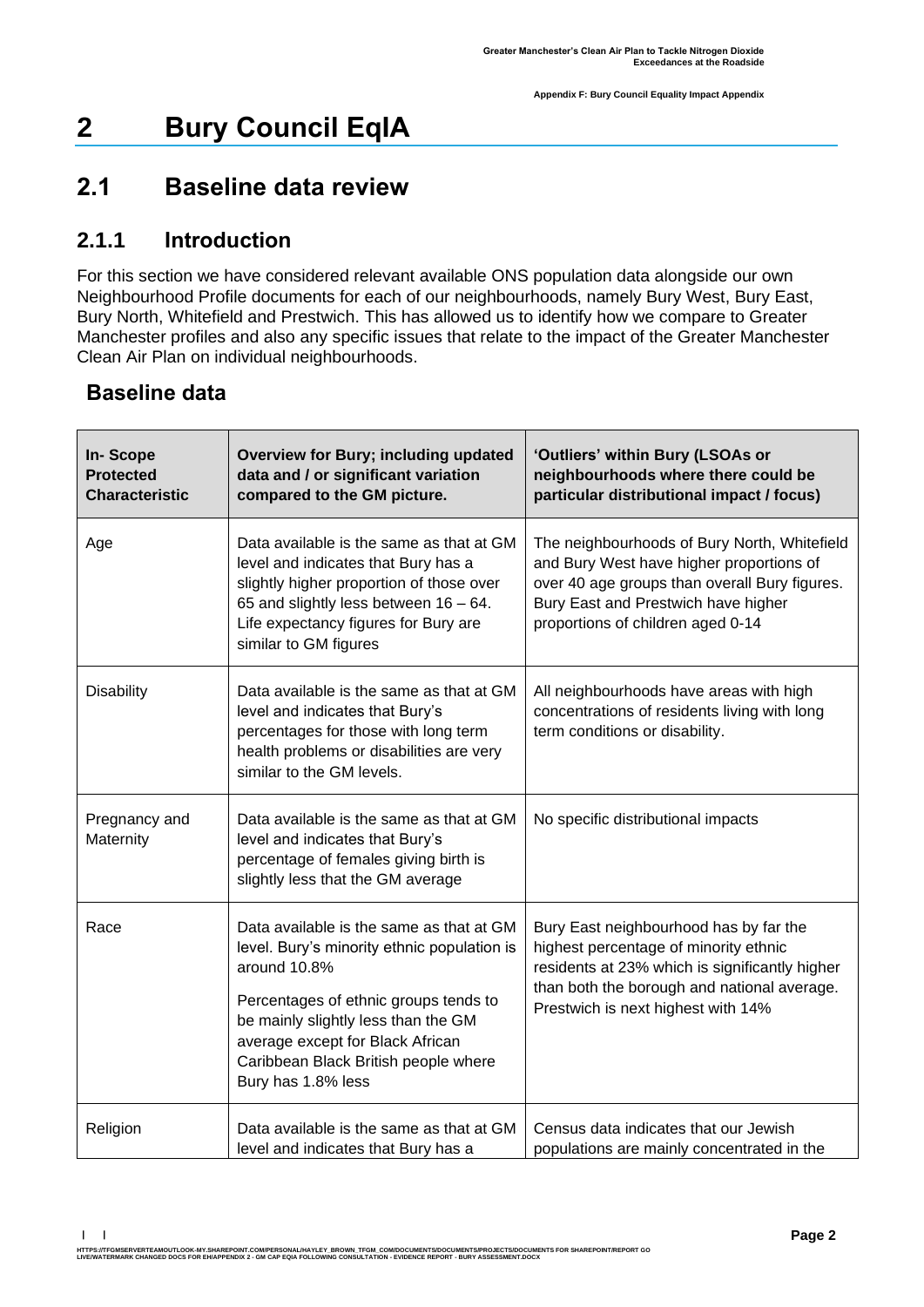|                                  | higher proportion of Jewish people in<br>our communities than the GM average                                                                            | south of the borough in Whitefield and<br>Prestwich.<br>Although similar to GM percentages it is<br>worth noting that our Muslim population is<br>mainly concentrated in the Bury East<br>neighbourhood                                                           |
|----------------------------------|---------------------------------------------------------------------------------------------------------------------------------------------------------|-------------------------------------------------------------------------------------------------------------------------------------------------------------------------------------------------------------------------------------------------------------------|
| Sex                              | Data available is the same as that at GM<br>level and is very limited. We are<br>therefore not able to compare local with<br>GM figures and percentages | No specific distributional impacts                                                                                                                                                                                                                                |
| Transgender                      | Data available is the same as that at GM<br>level and is very limited. We are<br>therefore not able to compare local with<br>GM figures and percentages | No specific distributional impacts                                                                                                                                                                                                                                |
| Socio Economically<br>Vulnerable | This characteristic is not considered at a<br>GM level but will be included in this Bury<br>specific assessment                                         | Bury East has the most areas of high<br>deprivation with some areas falling within the<br>most 3% deprived in the country. Areas in<br>Prestwich neighbourhood are also in the top<br>10% although pockets of deprivation can be<br>found throughout the borough. |
| Carers                           | This characteristic is not considered at a<br>GM level but will be included in this Bury<br>specific assessment                                         | The distribution of carers is closely linked with<br>the geographical location of those with long<br>term health conditions and disabilities. Carers<br>are fairly evenly distributed across our<br>neighbourhoods.                                               |
| Veterans                         | This characteristic is not considered at a<br>GM level but will be included in this Bury<br>specific assessment                                         | A consideration of GP data suggest that<br>veterans are distributed throughout our<br>borough. There appears to be higher number<br>registered with GP practices in Bury Town<br>Centre and in Prestwich.                                                         |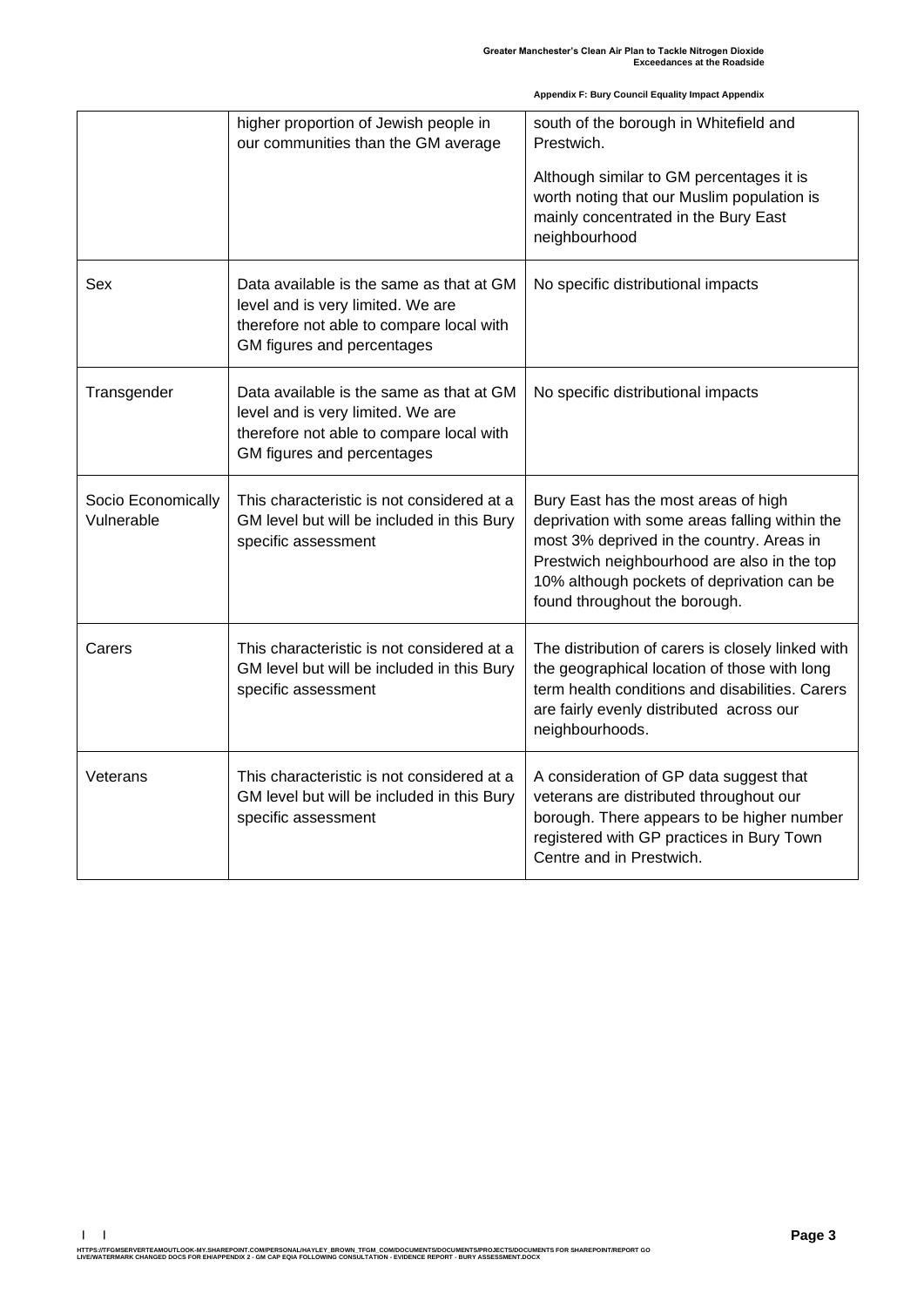# <span id="page-5-0"></span>**2.2 Equality impacts review**

The following table summarises the equality impact assessment for the scoped-in characteristics for Bury in relation to the GM assessment described in the full GM CAP EqIA.

For this section we also considered the responses to the Greater Manchester Clean Air Plan consultation. However, it was difficult to draw any firm conclusions in relation to protected groups and as the data was not wholly representative of the population in our district it was felt it could not be used statistically.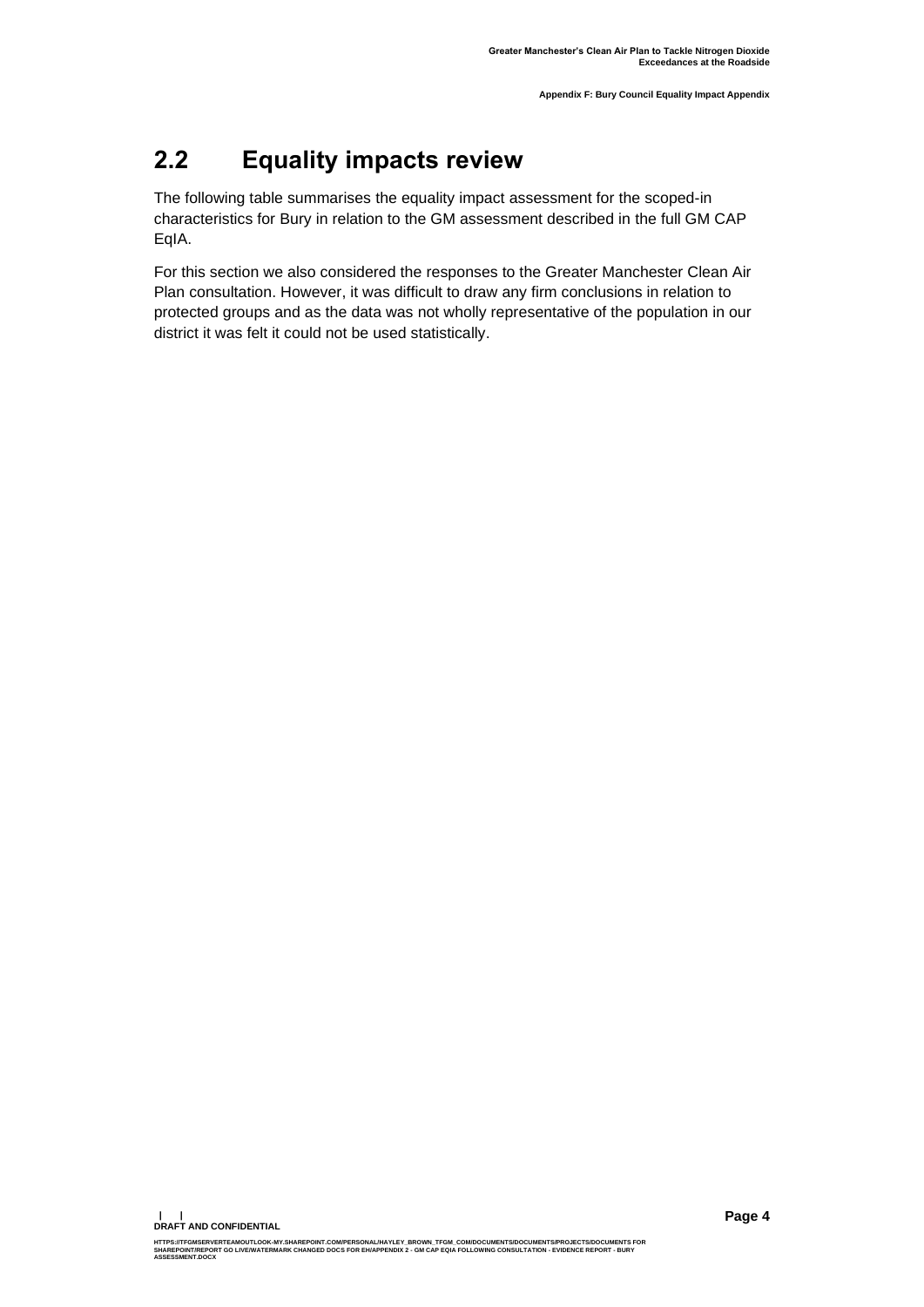| Protected<br>characteristic | Assessment<br>topic | Impact<br>$(+/-)$ | Magnitude of impact post mitigation<br>(extent of population exposure to<br>impact) |             |                         |                                                                                                                                                                                                                                                                                                                                                                                                                                                                                                                                                                                                                                                                                          | Differential/ |  | Disproportionate | Reason for difference in impact from GM assessment and any areas of local<br>consideration |  |
|-----------------------------|---------------------|-------------------|-------------------------------------------------------------------------------------|-------------|-------------------------|------------------------------------------------------------------------------------------------------------------------------------------------------------------------------------------------------------------------------------------------------------------------------------------------------------------------------------------------------------------------------------------------------------------------------------------------------------------------------------------------------------------------------------------------------------------------------------------------------------------------------------------------------------------------------------------|---------------|--|------------------|--------------------------------------------------------------------------------------------|--|
|                             |                     |                   | <b>GM</b>                                                                           | <b>Bury</b> |                         |                                                                                                                                                                                                                                                                                                                                                                                                                                                                                                                                                                                                                                                                                          |               |  |                  |                                                                                            |  |
| Age                         | Air quality         | ÷                 | <b>High</b>                                                                         | <b>High</b> | <b>Differential</b>     | No difference to GM assessment overall.<br>We might expect cleaner air to have a greater health impact on those areas<br>with higher proportions of older and younger age groups. Bury North, Bury<br>West and Whitefield have high levels of those over 40 and. Bury East and<br>Prestwich neighbourhoods have higher proportions of younger children<br>coupled with high levels of deprivation. We know that we have specific<br>issues meeting targets for NO2 in Bury East, Whitefield and Prestwich and<br>therefore the impact of the proposed CAZ would be expected to have an<br>enhanced positive impact on those older and younger age groups in these<br>geographical areas. |               |  |                  |                                                                                            |  |
|                             | Accessibility       |                   | Low                                                                                 | Low         | <b>Disproportionate</b> | No difference to GM assessment overall.<br>CAZ charges for coaches may impact on the number of coaches visiting<br>Bury Market and Bury Town Centre. Coach trips to Bury Market and<br>Town centre are heavily used by older age groups and any loss in this<br>service would have a negative impact.<br>Any loss in numbers of bus or taxi services caused by the CAZ charges<br>would also impact on older people who use these means of transport to<br>access local leisure, shopping, and employment facilities. Any impacts<br>like this may be seen more in Bury North, Bury West and Whitefield<br>where we have higher percentages of older age groups.                         |               |  |                  |                                                                                            |  |
|                             | Affordability       |                   | Low                                                                                 | Low         | <b>Disproportionate</b> | No difference to GM assessment overall.<br>There is a risk that CAZ charges will result in increased bus and taxi fares<br>as operators may look to pass on their increased costs. Many older<br>people rely on taxi and bus services to access leisure and shopping<br>facilities and therefore this would increase their regular costs and may<br>make some trips unaffordable. Any impacts like this may be seen more in                                                                                                                                                                                                                                                              |               |  |                  |                                                                                            |  |

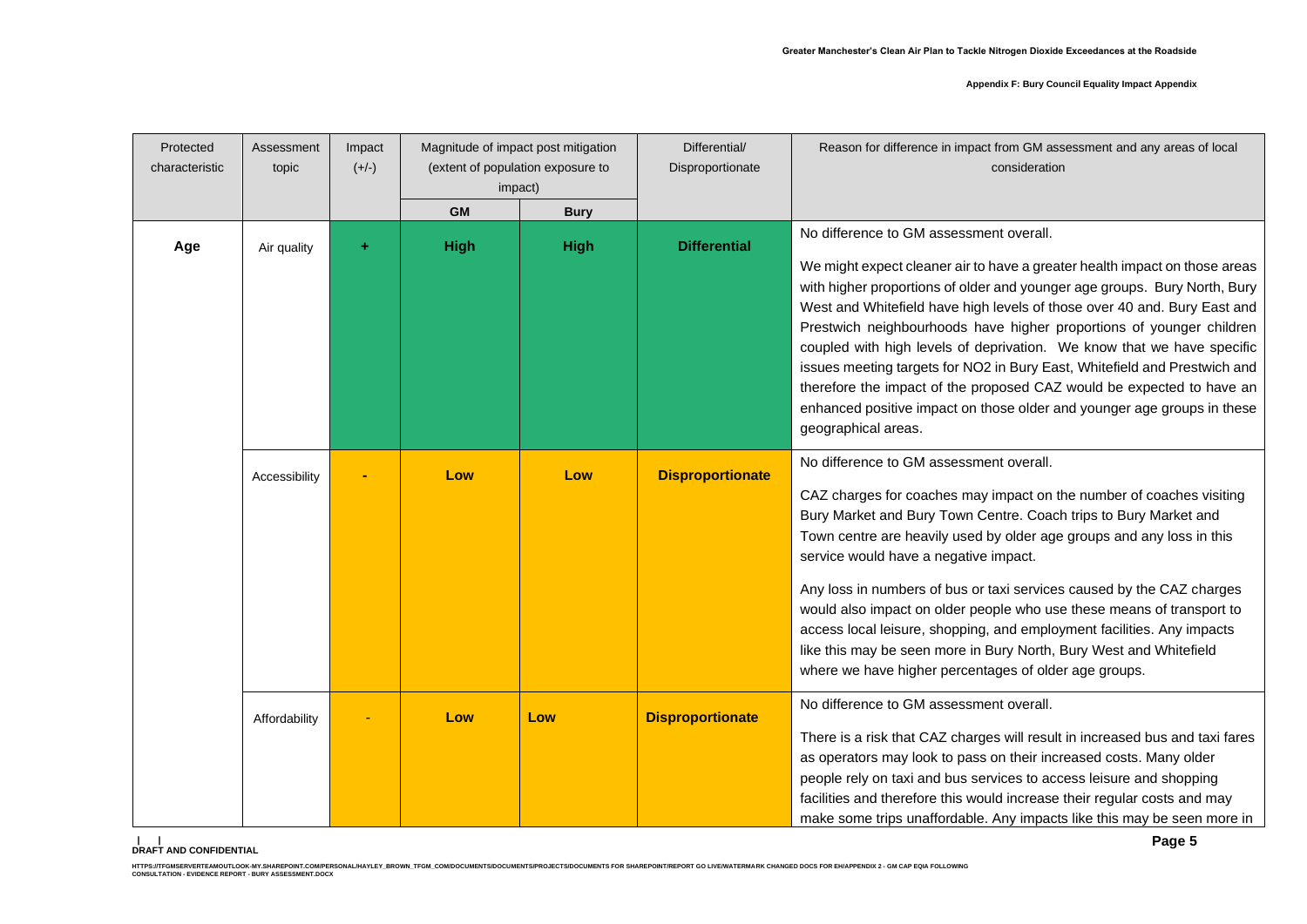| Protected<br>characteristic | Assessment<br>topic | Impact<br>$(+/-)$ |             | Magnitude of impact post mitigation<br>(extent of population exposure to<br>impact) |                         | Reason for difference in impact from GM assessment and any areas of local<br>consideration                                                                                                                                                                                                                                                                                                                                                                                                                                                                                                                                                                                                                                                                                                                                                                                                                                                                                                                                                                                                                                                                                                                                                                                                              |
|-----------------------------|---------------------|-------------------|-------------|-------------------------------------------------------------------------------------|-------------------------|---------------------------------------------------------------------------------------------------------------------------------------------------------------------------------------------------------------------------------------------------------------------------------------------------------------------------------------------------------------------------------------------------------------------------------------------------------------------------------------------------------------------------------------------------------------------------------------------------------------------------------------------------------------------------------------------------------------------------------------------------------------------------------------------------------------------------------------------------------------------------------------------------------------------------------------------------------------------------------------------------------------------------------------------------------------------------------------------------------------------------------------------------------------------------------------------------------------------------------------------------------------------------------------------------------|
|                             |                     |                   | <b>GM</b>   | <b>Bury</b>                                                                         |                         |                                                                                                                                                                                                                                                                                                                                                                                                                                                                                                                                                                                                                                                                                                                                                                                                                                                                                                                                                                                                                                                                                                                                                                                                                                                                                                         |
|                             |                     |                   |             |                                                                                     |                         | Bury North, Bury West and Whitefield where we have higher percentages<br>of older age groups.                                                                                                                                                                                                                                                                                                                                                                                                                                                                                                                                                                                                                                                                                                                                                                                                                                                                                                                                                                                                                                                                                                                                                                                                           |
| Disability <sup>2</sup>     | Air quality         |                   | <b>High</b> | <b>High</b>                                                                         | <b>Differential</b>     | No difference to GM assessment overall.<br>People living with long term conditions and disability are found in<br>significant concentrations throughout our neighbourhoods and we would<br>expect that improved air quality would benefit many of these people.                                                                                                                                                                                                                                                                                                                                                                                                                                                                                                                                                                                                                                                                                                                                                                                                                                                                                                                                                                                                                                         |
|                             | Accessibility       |                   | Low         | Low                                                                                 | <b>Disproportionate</b> | No difference to GM assessment overall.<br>Any loss in numbers of bus or taxi services caused by the CAZ charges<br>would impact on those with conditions or disabilities that impact their<br>mobility. This cohort often rely on public transport and taxis services to<br>access local employment, education, leisure, and shopping facilities.<br>There are existing limitations in public transport routes running from the<br>west to the east of the borough. This can restrict opportunities for those in<br>the west to access job opportunities in the east. This problem is<br>particularly acute for those with health conditions and disabilities. The<br>current strategic plans aim to develop the "Northern Gateway" which will<br>be a large mixed commercial and residential development in the east of<br>the borough. This will provide huge employment opportunities for our<br>borough. However, we recognise the need to develop the west to east<br>bus services so that all our residents can benefit from these opportunities.<br>If CAZ proposals limit the possibilities of increasing west to east services,<br>there will be an increased negative impact on employment chances for<br>those on the west and specifically those with health problems and<br>disabilities. |

**| | DRAFT AND CONFIDENTIAL**

**<sup>2</sup> Disability covers a wide range of physical and mental impairment. Where the impact would differ dependent on disability this is flagged in the narrative.**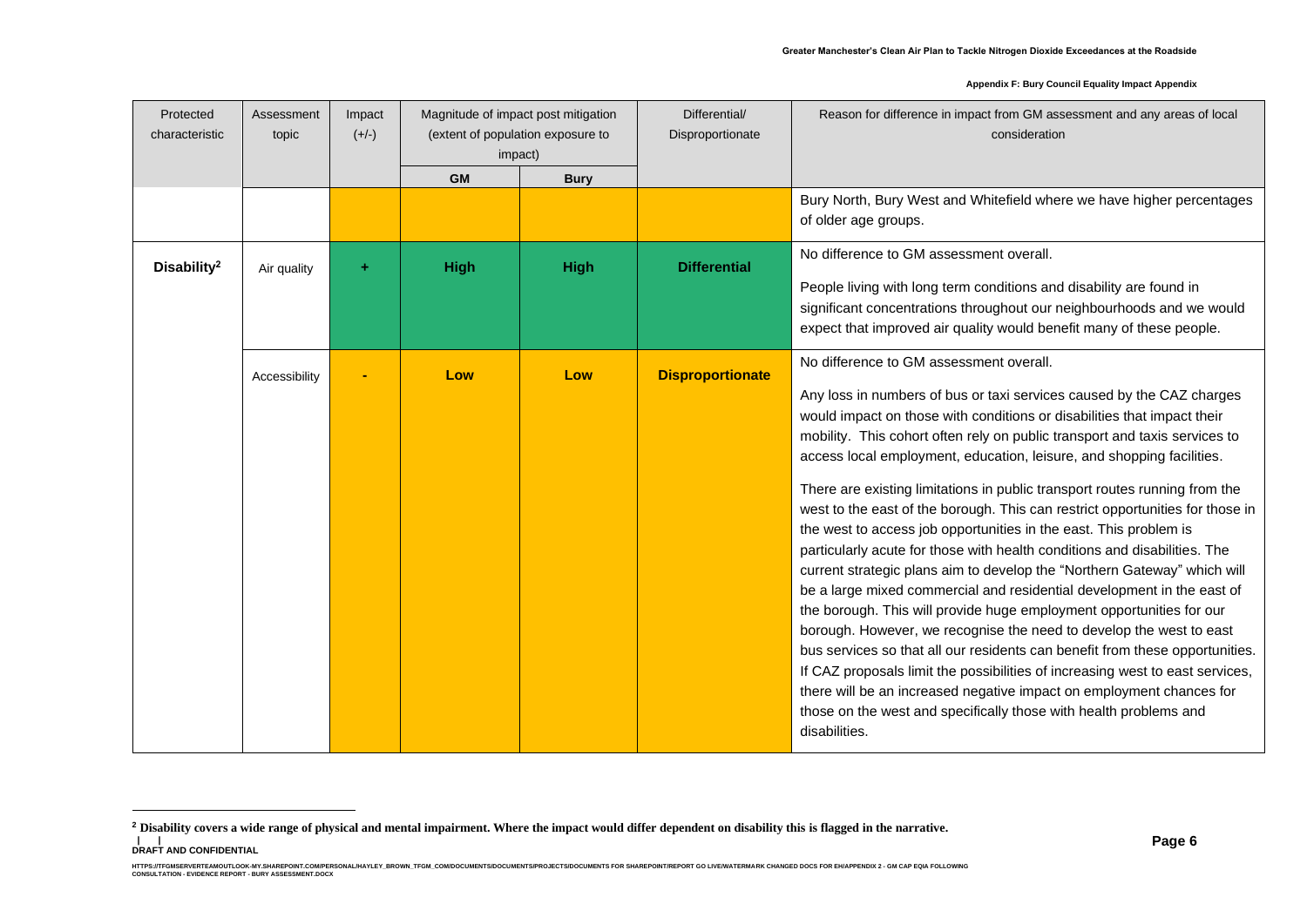| Protected<br>characteristic | Assessment<br>topic | Impact<br>$(+/-)$ | Magnitude of impact post mitigation<br>(extent of population exposure to<br>impact) |                    | Differential/<br>Disproportionate | Reason for difference in impact from GM assessment and any areas of local<br>consideration                                                                                                                                                                                                                                                                                                                                                                                                                                           |
|-----------------------------|---------------------|-------------------|-------------------------------------------------------------------------------------|--------------------|-----------------------------------|--------------------------------------------------------------------------------------------------------------------------------------------------------------------------------------------------------------------------------------------------------------------------------------------------------------------------------------------------------------------------------------------------------------------------------------------------------------------------------------------------------------------------------------|
|                             |                     |                   | <b>GM</b>                                                                           | <b>Bury</b>        |                                   |                                                                                                                                                                                                                                                                                                                                                                                                                                                                                                                                      |
|                             | Affordability       |                   | Low                                                                                 | Low                | <b>Disproportionate</b>           | No difference to GM assessment overall.<br>There is a risk that CAZ charges will result in increased bus and taxi fares<br>as operators may look to pass on their increased costs. Many of those<br>with long term health conditions and disabilities rely on taxi and bus<br>services to access employment, education, leisure, and shopping<br>facilities. Any increases in fares will increase their regular costs and may<br>result in some journeys becoming unaffordable. This could have an<br>impact throughout our borough. |
| Pregnancy<br>and maternity  | Air quality         |                   | <b>High</b>                                                                         | <b>High</b>        | <b>Differential</b>               | No known specific issues for Bury Residents beyond the GM assessment<br>findings                                                                                                                                                                                                                                                                                                                                                                                                                                                     |
|                             | Accessibility       |                   |                                                                                     | No equality impact |                                   | No known specific issues for Bury Residents beyond the GM assessment<br>findings                                                                                                                                                                                                                                                                                                                                                                                                                                                     |
|                             | Affordability       |                   |                                                                                     | No equality impact |                                   | No known specific issues for Bury Residents beyond the GM assessment<br>findings                                                                                                                                                                                                                                                                                                                                                                                                                                                     |
| Race <sup>3</sup>           | Air quality         |                   | <b>High</b>                                                                         | <b>High</b>        | <b>Disproportionate</b>           | Bury East neighbourhood has by far the highest percentage of minority<br>ethnic residents in our borough, and this is coupled with high levels of<br>deprivation. There are a number of areas in Bury East that have been<br>identified as having specific problems meeting NO <sub>2</sub> targets. The impact of<br>the proposed CAZ would be expected to have a significant positive<br>impact on the minority ethnic community in this area.                                                                                     |
|                             | Accessibility       |                   | Low                                                                                 | Low                | <b>Disproportionate</b>           | People from minority ethnic backgrounds are more reliant on public<br>transport and we have the highest proportion of minority ethnic residents<br>in Bury East. Any reduction in service resulting from the CAZ charges<br>could have an amplified impact in Bury East.                                                                                                                                                                                                                                                             |

**| | DRAFT AND CONFIDENTIAL**

**<sup>3</sup> Race covers all races identified within the ONS dataset. Where the impact would differ for different races, this is identified in the narrative.**

HTTPS://TEMBERVERTEMOUTLOOK-MY.SHAREPOINT.COM/PERSONAL/HAYLEY\_BROWN\_TFGM\_COM/DOCUMENTS/ROCUMENTS/RROJECTS/DOCUMENTS FOR SHAREPOINT/REPORT GO LIVE/MATERMARK CHANGED DOCS FOR EH/APPENDIX 2 - GM CAP EQIA FOLLOWING<br>CONSULTATIO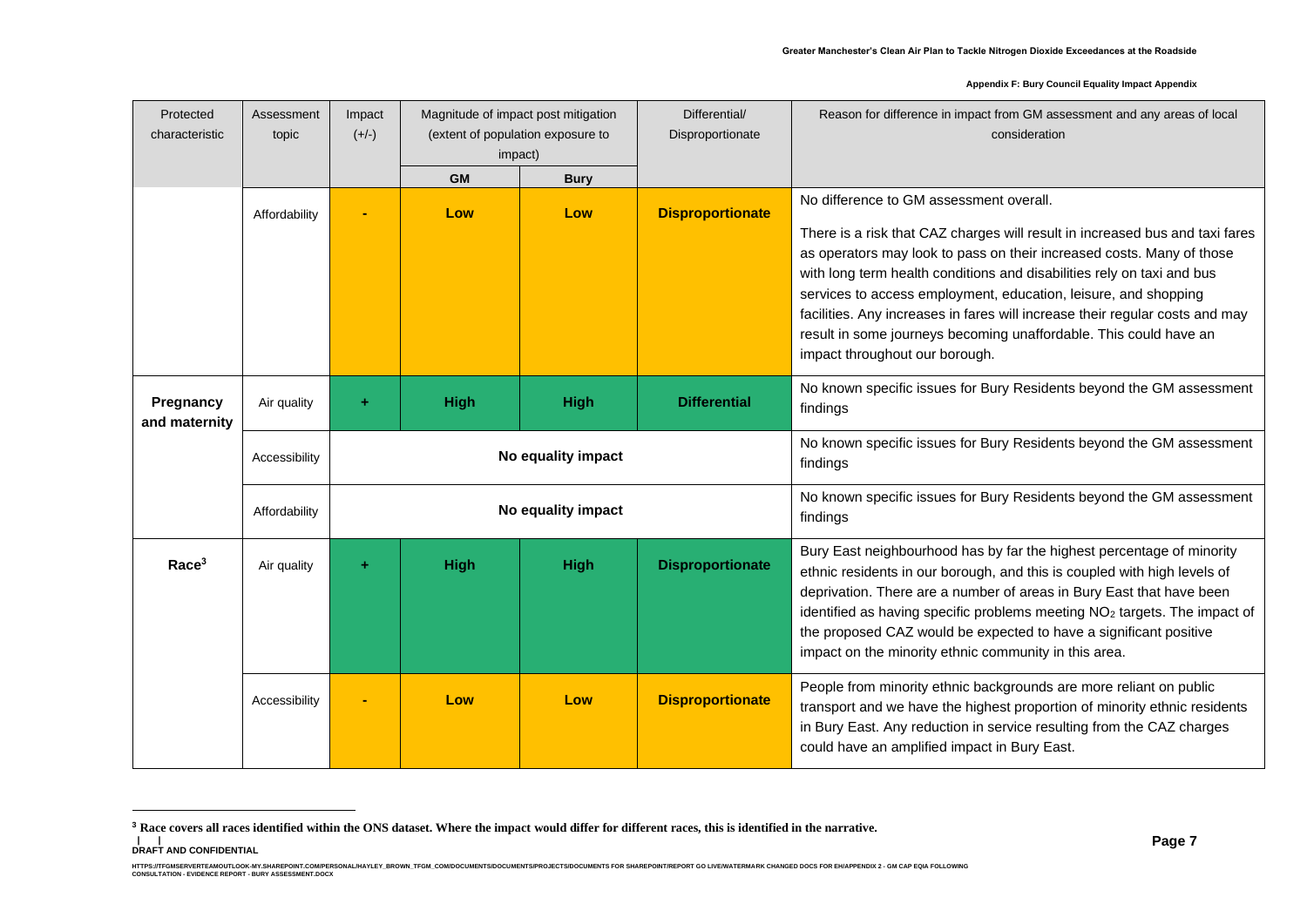| Protected<br>characteristic | Assessment<br>topic | Impact<br>$(+/-)$ | Magnitude of impact post mitigation<br>(extent of population exposure to<br>impact) |             | Differential/<br>Disproportionate | Reason for difference in impact from GM assessment and any areas of local<br>consideration                                                                                                                                                                                                                                                                                                                                                                                                                     |  |
|-----------------------------|---------------------|-------------------|-------------------------------------------------------------------------------------|-------------|-----------------------------------|----------------------------------------------------------------------------------------------------------------------------------------------------------------------------------------------------------------------------------------------------------------------------------------------------------------------------------------------------------------------------------------------------------------------------------------------------------------------------------------------------------------|--|
|                             |                     |                   | <b>GM</b>                                                                           | <b>Bury</b> |                                   |                                                                                                                                                                                                                                                                                                                                                                                                                                                                                                                |  |
|                             | Affordability       |                   | Low                                                                                 | Low         | <b>Disproportionate</b>           | People from minority ethnic backgrounds are more reliant on public<br>transport and we have the highest proportion of minority ethnic residents<br>in Bury East. Any increase in fare prices as a result of the CAZ charges<br>could have an amplified impact in Bury East.<br>A high proportion of taxi/PHV drivers are from minority ethnic<br>backgrounds. Any increases in business costs are therefore likely to be<br>more significant in Bury East.                                                     |  |
| Religion                    | Air Quality         |                   | <b>High</b>                                                                         | <b>High</b> | <b>Disproportionate</b>           | We have a higher proportion of Jewish people than GM and these<br>residents mainly live in Whitefield and Prestwich. It is also worth noting<br>that we have a high proportion of Muslim people living in Bury East These<br>geographical locations all have areas that have been identified as having<br>specific problems meeting NO <sub>2</sub> targets. The impact of the proposed CAZ<br>would be expected to have a significant positive impact on the Jewish<br>and Muslim communities in these areas. |  |
|                             | Accessibility       |                   | Low                                                                                 | Low         | <b>Disproportionate</b>           | Those Jewish and Muslim people who are reliant on public transport<br>maybe disproportionately impacted by any reduction in service resulting<br>from the CAZ charges This impact could therefore be amplified in Bury<br>East, Whitefield and Prestwich.                                                                                                                                                                                                                                                      |  |
|                             | Affordability       |                   | Low                                                                                 | Low         | <b>Disproportionate</b>           | Those Jewish and Muslim people who are reliant on public transport<br>maybe disproportionately impacted by any increase in public transport<br>fares resulting from the CAZ charges. This impact could therefore be<br>amplified in Bury East, Whitefield and Prestwich.<br>A high proportion of taxi/PHV drivers are from minority ethnic<br>backgrounds and are from our Muslim communities. Any increases in                                                                                                |  |

HTTPS://TEMBERVERTEMOUTLOOK-MY.SHAREPOINT.COM/PERSONAL/HAYLEY\_BROWN\_TFGM\_COM/DOCUMENTS/ROCUMENTS/RROJECTS/DOCUMENTS FOR SHAREPOINT/REPORT GO LIVE/MATERMARK CHANGED DOCS FOR EH/APPENDIX 2 - GM CAP EQIA FOLLOWING<br>CONSULTATIO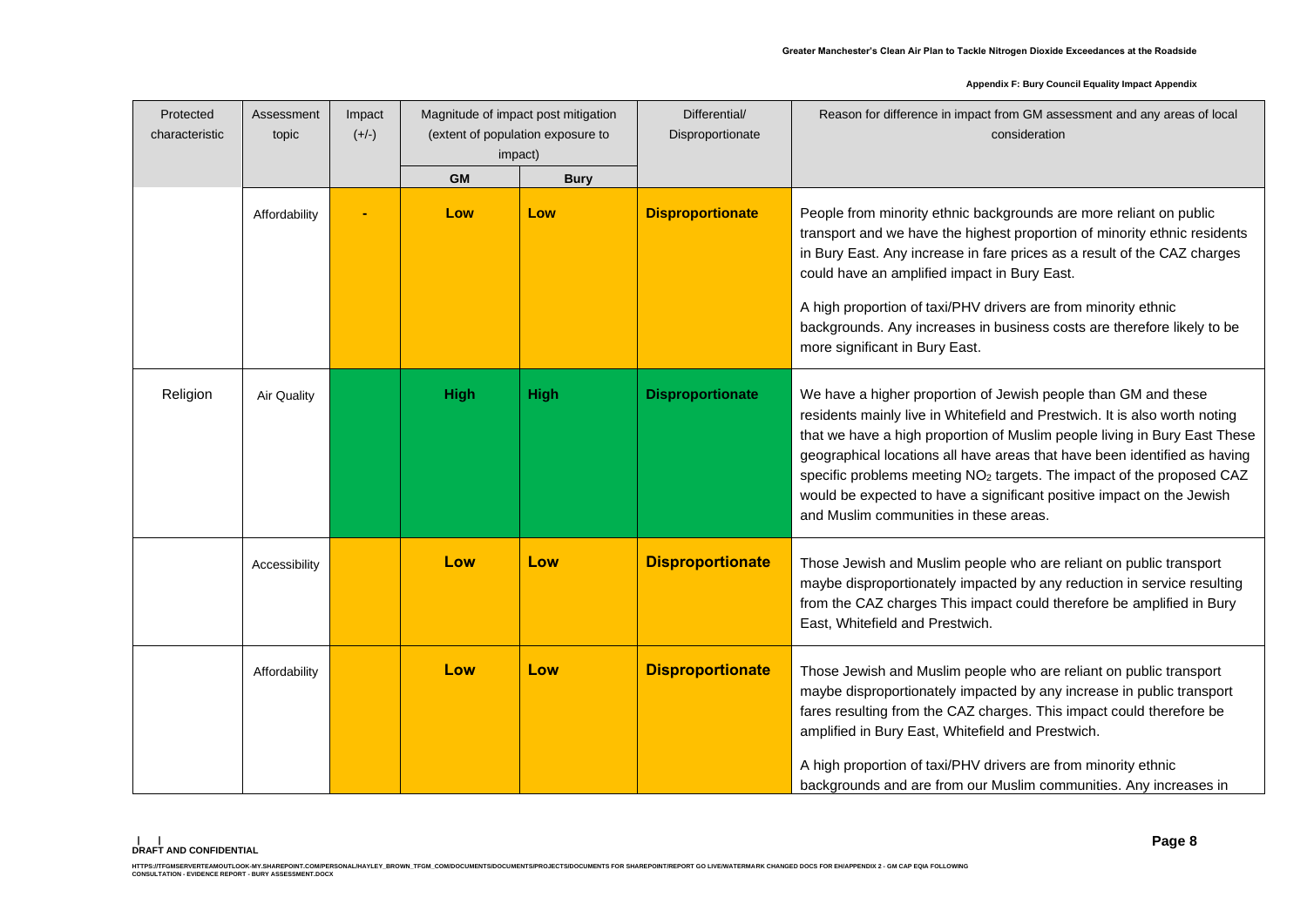| Protected<br>characteristic           | Assessment<br>topic | Impact<br>$(+/-)$ | Magnitude of impact post mitigation<br>(extent of population exposure to<br>impact) |                    | Differential/<br>Disproportionate | Reason for difference in impact from GM assessment and any areas of local<br>consideration                                                                                                                                                                                                                                                                                                   |
|---------------------------------------|---------------------|-------------------|-------------------------------------------------------------------------------------|--------------------|-----------------------------------|----------------------------------------------------------------------------------------------------------------------------------------------------------------------------------------------------------------------------------------------------------------------------------------------------------------------------------------------------------------------------------------------|
|                                       |                     |                   | <b>GM</b>                                                                           | <b>Bury</b>        |                                   |                                                                                                                                                                                                                                                                                                                                                                                              |
|                                       |                     |                   |                                                                                     |                    |                                   | business costs are therefore likely to be more significant in Bury East<br>where we have a high concentration of Muslim residents.                                                                                                                                                                                                                                                           |
| <b>Sex</b>                            | Air quality         |                   |                                                                                     | No equality impact |                                   | No known specific issues for Bury Residents beyond the GM assessment<br>findings                                                                                                                                                                                                                                                                                                             |
|                                       | Accessibility       |                   |                                                                                     | No equality impact |                                   | No known specific issues for Bury Residents beyond the GM assessment<br>findings                                                                                                                                                                                                                                                                                                             |
|                                       | Affordability       |                   | <b>Medium</b>                                                                       | <b>Medium</b>      | <b>Disproportionate</b>           | No known specific issues for Bury Residents beyond the GM assessment<br>findings                                                                                                                                                                                                                                                                                                             |
| Gender<br>Reassignmen<br>t            | Air quality         |                   |                                                                                     | No equality impact |                                   | No known specific issues for Bury Residents beyond the GM assessment<br>findings                                                                                                                                                                                                                                                                                                             |
|                                       | Accessibility       |                   | Low                                                                                 | Low                | <b>Differential</b>               | No known specific issues for Bury Residents beyond the GM assessment<br>findings                                                                                                                                                                                                                                                                                                             |
|                                       | Affordability       |                   |                                                                                     | No equality impact |                                   | No known specific issues for Bury Residents beyond the GM assessment<br>findings                                                                                                                                                                                                                                                                                                             |
| Socio -<br>economically<br>vulnerable | Air quality         |                   | Not assessed<br>at GM level                                                         | <b>High</b>        | <b>Disproportionate</b>           | Bury East neighbourhood has the highest levels of deprivation in our<br>borough. There are a number of areas in Bury East that have been<br>identified as having specific problems meeting NO <sub>2</sub> targets. As a result,<br>the impact of the proposed CAZ would be expected to have a significant<br>positive impact on the socio economically vulnerable in this<br>neighbourhood. |

HTTPS://TEMBERVERTEMOUTLOOK-MY.SHAREPOINT.COM/PERSONAL/HAYLEY\_BROWN\_TFGM\_COM/DOCUMENTS/ROCUMENTS/RROJECTS/DOCUMENTS FOR SHAREPOINT/REPORT GO LIVE/MATERMARK CHANGED DOCS FOR EH/APPENDIX 2 - GM CAP EQIA FOLLOWING<br>CONSULTATIO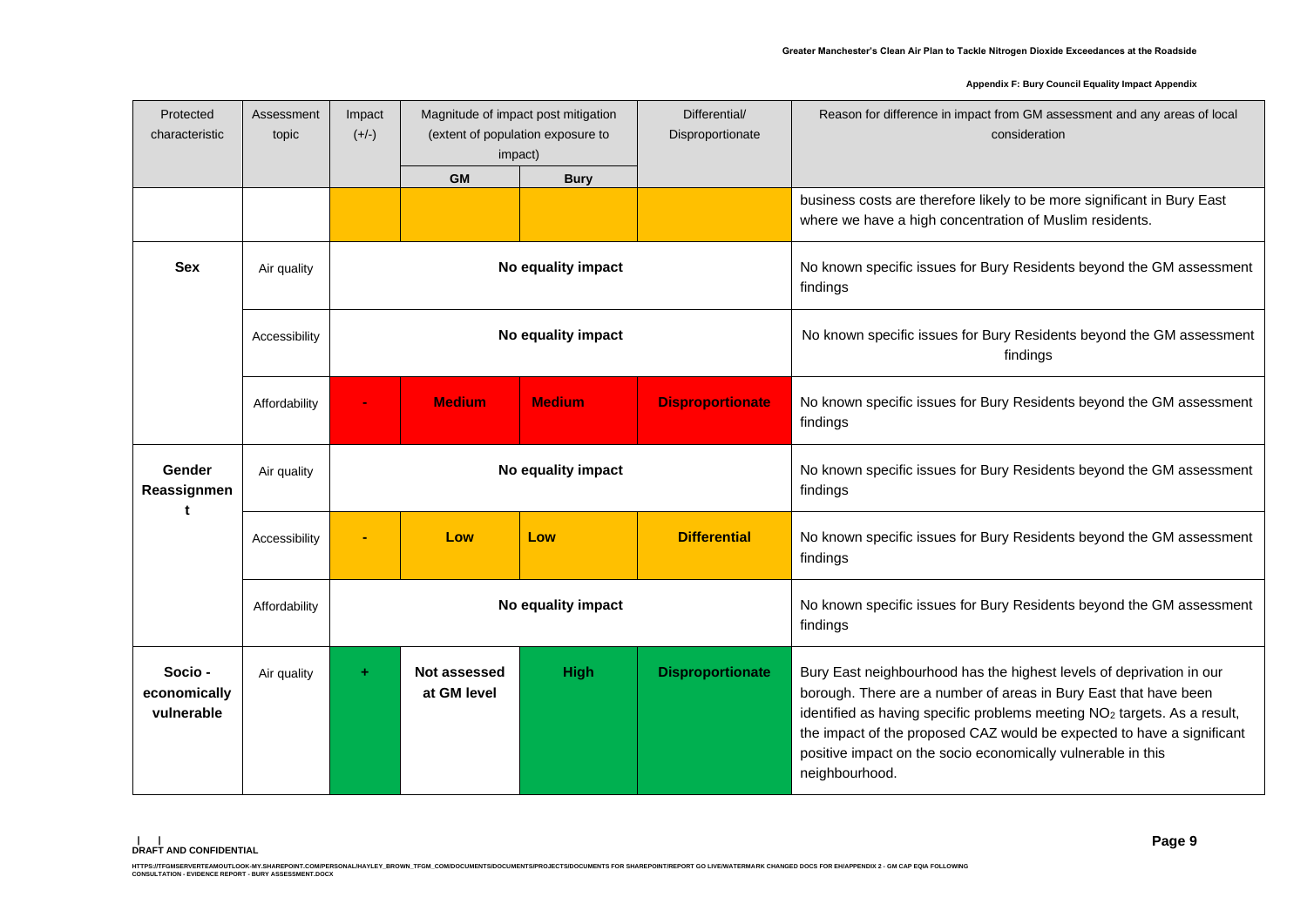| Protected<br>characteristic | Assessment<br>topic | Impact<br>$(+/-)$ | Magnitude of impact post mitigation<br>(extent of population exposure to<br>impact) |               |                         |                                                                                                                                                                                                                                                                                                                                                                                                                                                              | Differential/<br>Disproportionate | Reason for difference in impact from GM assessment and any areas of local<br>consideration |
|-----------------------------|---------------------|-------------------|-------------------------------------------------------------------------------------|---------------|-------------------------|--------------------------------------------------------------------------------------------------------------------------------------------------------------------------------------------------------------------------------------------------------------------------------------------------------------------------------------------------------------------------------------------------------------------------------------------------------------|-----------------------------------|--------------------------------------------------------------------------------------------|
|                             |                     |                   | <b>GM</b>                                                                           | <b>Bury</b>   |                         |                                                                                                                                                                                                                                                                                                                                                                                                                                                              |                                   |                                                                                            |
|                             |                     |                   |                                                                                     |               |                         | We also have issues meeting NO <sub>2</sub> targets in the eastern sections of Bury<br>West, and in parts of Whitefield and Prestwich along the A56. It is<br>noticeable that there are areas of higher levels of deprivation in these<br>areas. We would expect that the impact of the proposed CAZ would have<br>a significant positive impact on the socio economically vulnerable in these<br>areas                                                      |                                   |                                                                                            |
|                             | Accessibility       |                   | Not assessed<br>at GM level                                                         | Low           | <b>Disproportionate</b> | Socio -economically vulnerable people are more reliant on public<br>transport and there are high levels of deprivation in Bury East. Any<br>reduction in public transport service resulting from the CAZ charges could<br>have an amplified impact in Bury East. This same impact could be<br>severely felt in other pockets of high deprivation throughout our borough.                                                                                     |                                   |                                                                                            |
|                             |                     |                   |                                                                                     |               |                         | There are existing limitations in public transport routes running from the<br>west to the east of the borough. As mentioned above this can restrict<br>opportunities for those in the west to access job opportunities in the east.<br>If the CAZ hinders any increases in public transport services from West to<br>east this could have a detrimental impact on the job opportunities of the<br>socio economically vulnerable in Bury West neighbourhood.  |                                   |                                                                                            |
|                             | Affordability       |                   | <b>Not assessed</b><br>at GM level                                                  | <b>Medium</b> | <b>Disproportionate</b> | Socio -economically vulnerable people are more reliant on public<br>transport and there are high levels of deprivation in Bury East. Any<br>increase in fare prices as a result of the CAZ charges could have an<br>amplified impact in Bury East. This same impact could be severely felt in<br>other pockets of high deprivation throughout our borough.                                                                                                   |                                   |                                                                                            |
|                             |                     |                   |                                                                                     |               |                         | Bury East has both highest levels of deprivation and also highest<br>percentages of minority ethnic residents. In considering the impact of the<br>GM Clean Air Plan on race we noted that many taxi/PHV drivers are from<br>minority ethnic backgrounds and therefore any increase in business costs<br>resulting from the CAZ would have an amplified impact here. This impact<br>would be even worse for those minority ethnic residents in Bury East who |                                   |                                                                                            |

**| | DRAFT AND CONFIDENTIAL**

HTTPS://TEMBERVERTEMOUTLOOK-MY.SHAREPOINT.COM/PERSONAL/HAYLEY\_BROWN\_TFGM\_COM/DOCUMENTS/ROCUMENTS/RROJECTS/DOCUMENTS FOR SHAREPOINT/REPORT GO LIVE/MATERMARK CHANGED DOCS FOR EH/APPENDIX 2 - GM CAP EQIA FOLLOWING<br>CONSULTATIO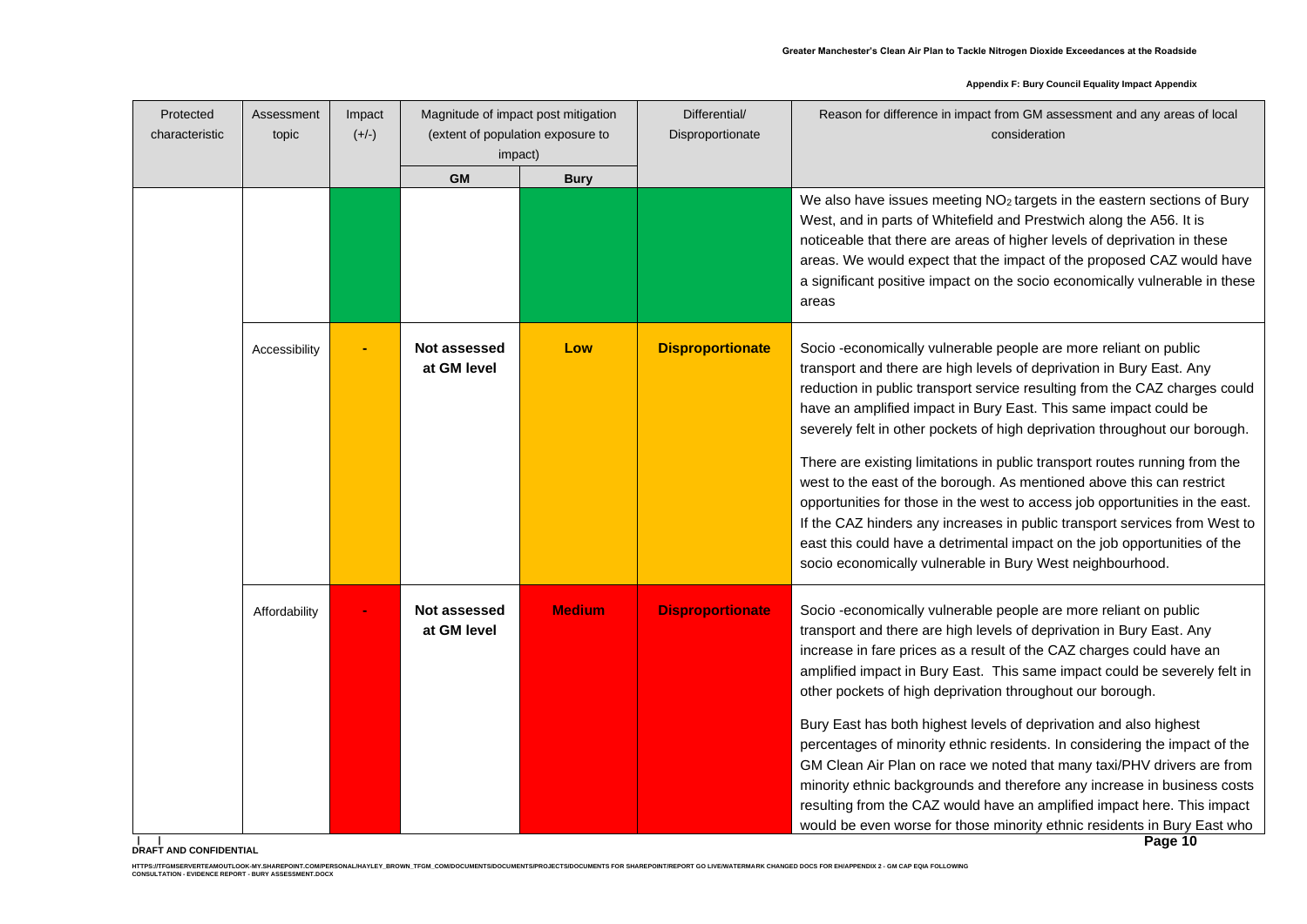| Protected<br>characteristic | Assessment<br>topic | Impact<br>$(+/-)$ | Magnitude of impact post mitigation<br>(extent of population exposure to<br>impact) |                    | Differential/<br>Disproportionate | Reason for difference in impact from GM assessment and any areas of local<br>consideration                                                                                                                                                                                                           |
|-----------------------------|---------------------|-------------------|-------------------------------------------------------------------------------------|--------------------|-----------------------------------|------------------------------------------------------------------------------------------------------------------------------------------------------------------------------------------------------------------------------------------------------------------------------------------------------|
|                             |                     |                   | <b>GM</b>                                                                           | <b>Bury</b>        |                                   |                                                                                                                                                                                                                                                                                                      |
|                             |                     |                   |                                                                                     |                    |                                   | are also socio -economically vulnerable. These impacts could be<br>significantly exacerbated by the ongoing impacts fo the COVID pandemic.                                                                                                                                                           |
| Sexual<br>orientation       | Accessibility       |                   | Low                                                                                 |                    | <b>Differential</b>               |                                                                                                                                                                                                                                                                                                      |
| Carers                      | <b>Air Quality</b>  |                   |                                                                                     | No equality impact |                                   |                                                                                                                                                                                                                                                                                                      |
|                             | Accessibility       |                   | Not assessed<br>by GM                                                               | Low                | <b>Disproportionate</b>           | Carers are more likely to be accompanying a disabled person and rely on<br>taxis or PHVs. Any decrease in volume of service due to the increased<br>costs of the CAZ would disproportionately affect this group.                                                                                     |
|                             | Affordability       |                   |                                                                                     |                    | <b>Disproportionate</b>           | Carers may be more likely to be in lower income roles or be receiving<br>benefits, due to their caring commitments, and therefore maybe more<br>reliant on taxis and public transport so they may be disproportionately<br>affected by any increases in the cost of taxis/PHVs and public transport. |
| Veterans                    | <b>Air Quality</b>  |                   | Not assessed<br>by GM                                                               | <b>High</b>        | <b>Disproportionate</b>           | Improvements in air quality will have a positive impact on this groups as it<br>would with all other residents living working or learning in the borough                                                                                                                                             |
|                             | Accessibility       |                   | No equality impact                                                                  |                    |                                   | Impacts as a result of being a veteran are unlikely but could impact this<br>group if they have one of the other protected characteristics                                                                                                                                                           |
|                             | Affordability       |                   | No equality impact                                                                  |                    |                                   | Impacts as a result of being a veteran are unlikely but could impact this<br>group if they have one of the other protected characteristics                                                                                                                                                           |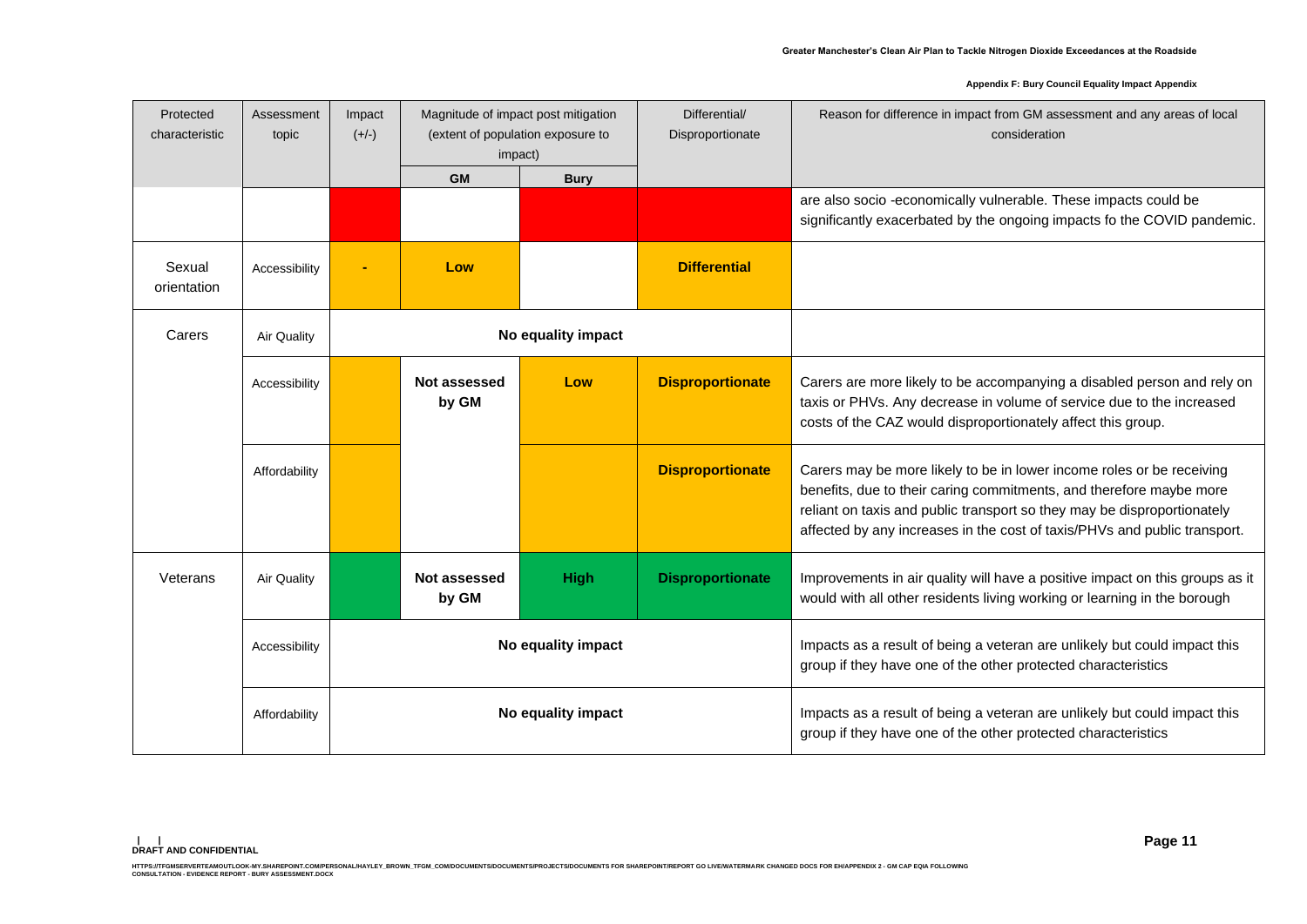## <span id="page-13-0"></span>**2.3 'Hot-spots' in Bury.**

Although the profiles for Bury are fairly similar to GM there are specific characteristics of our local neighbourhoods that may lead to specific impacts in relation to equality. These impacts are described below.

The assessment above indicates that the positive impacts of cleaner air are likely to be amplified in Bury East where we have high proportions of minority ethnic and socio economically vulnerable people and also areas with high nitrogen dioxide pollution.

Bury East's high levels of minority ethnic and socio economically vulnerable residents also suggest that any loss in bus or taxi services or increase in fares will have a more pronounced impact in this area. Many taxi/PHV drivers are from minority ethnic backgrounds and therefore any increase in business costs resulting from the CAZ could have an amplified impact in Bury East.

Any increases in public transport/taxi fares or reductions in public transport taxi services would also have a disproportionately negative impact on socio economically vulnerable people in other pockets of deprivation which exist throughout our borough.

We have proportions of Jewish residents living mainly in the south of our borough in Whitefield and Prestwich. It is difficult to gauge the extent of any negative impacts on this community, but it is clearly something we should assess as proposals are implemented.

There are existing limitations in public transport routes running from the west to the east of the borough. As mentioned above this can restrict opportunities for those in the west to access job opportunities in the east. Current strategic plans aim to develop the "Northern Gateway" which will be a large mixed commercial and residential development in the east of the borough. This will provide huge employment opportunities for our borough. If CAZ proposals limit the possibilities of increasing west to east services, there will be an increased negative impact on employment chances for those in Bury West specifically those with health problems disabilities, and the socio economically vulnerable.

Any loss in public transport services or increase in fares that may result from the GM CAP may have more of a negative impact in Bury North, Bury West and Whitefield where we have higher percentage of older residents that rely on these means of transport.

# <span id="page-13-1"></span>**2.4 Actions to be taken by Bury Council.**

Actions will be taken to review and assess the potential negative impacts that are specific to our borough. These can be described as follows: -

Community fora will be used to gauge the thoughts and views of our local communities in relation to their neighbourhoods and on specific themes from summer 2021 onwards. These new fora will be used to assess views and impacts of Clean Air Plan actions and supporting measure throughout our borough.

**| |** 

**DRAFT AND CONFIDENTIAL**